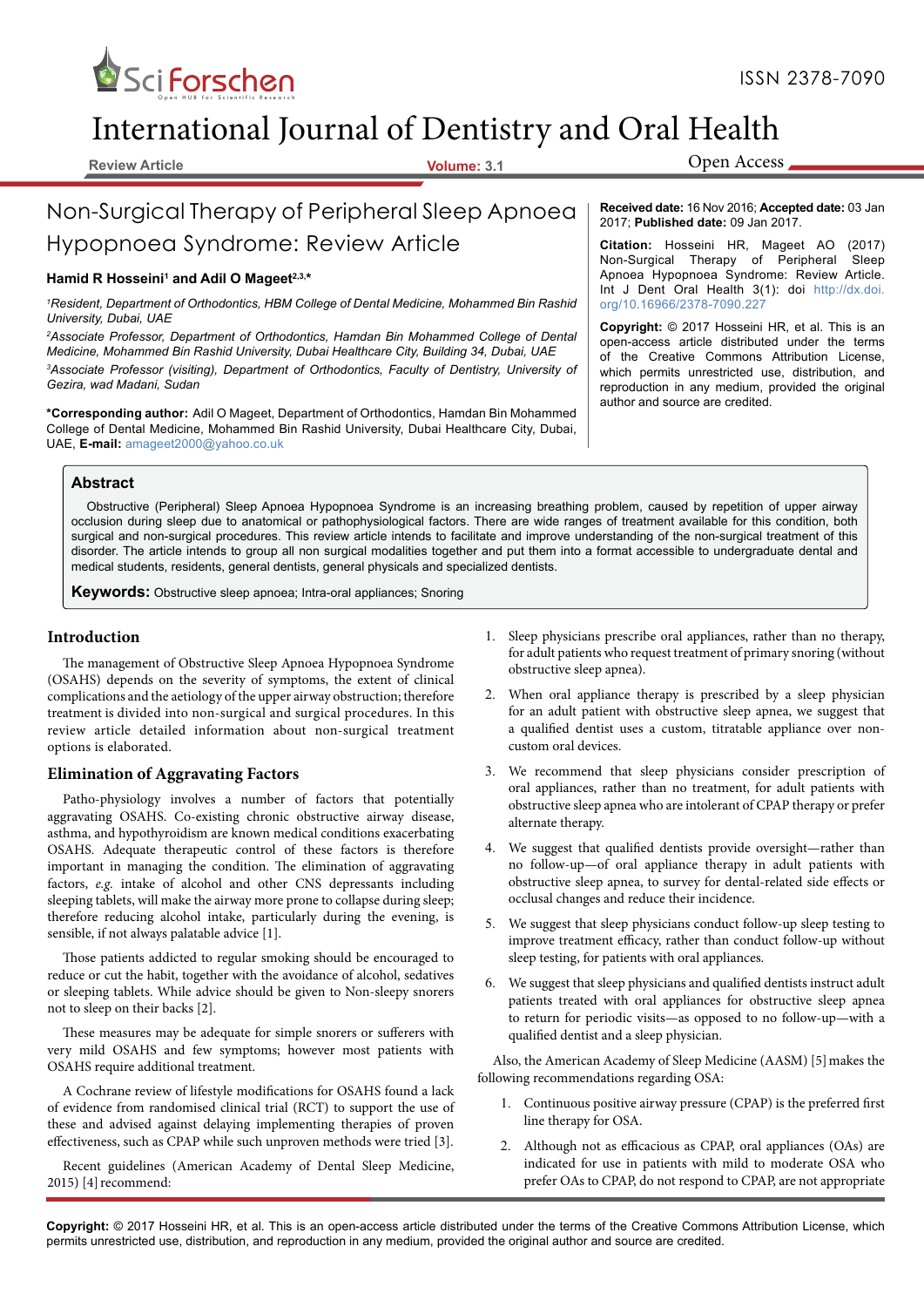

candidates for CPAP, fail treatment attempts with CPAP or fail treatment with behavioral measures such as weight loss or sleep position change.

- 3. Patients with severe OSA should have an initial trial of nasal CPAP because greater effectiveness has been shown with this intervention than with the use of oral appliances. Until there is higher quality evidence to suggest efficacy, CPAP is indicated whenever possible for patients with severe OSA before consideration of oral appliances.
- 4. Follow-up polysomnography should be performed following oral appliance therapy to evaluate response to treatment [6,7].

Furthermore, obesity exacerbates OSAHS; fatty deposits both subcutaneously and in the pharyngeal wall lead to further narrowing of the oropharynx, encouraging its occlusion once the subject is supine. Because many OSAHS sufferers are obese, weight reduction is frequently suggested. This change in lifestyle is far from easy to accomplish and many individuals are insufficiently motivated. For those who are committed, dietary advice should be provided. Once the weight has been lost, regular exercise is easier and this is in the subject's overall medical interests. However, although the subject may feel fitter and less lethargic when his weight is within normal limits, his apnoea may not show a parallel improvement [1].

OSAHS is associated with morbidly obese patients and showed that treatment with a dietary regimen significantly improved or occurred 55% of the patients with a mean reduction in BMI of 27% [8].

The SIGN report (2003) on OSAHS stated that: Weight loss should be encouraged in all patients with obesity contributing to their OSAHS, attempt at weight loss should not delay the initiation of further treatment and Weight loss should also be encouraged as an adjunct to CPAP or intra-oral devices as it may allow discontinuation of therapy [2].

Lifestyle changes can have efficient effects in modifying the symptoms of pediatric OSAS. The prevalence of childhood obesity is increasing nowadays [9,10]. A thorough weight reduction program is an important step for pediatric patients that are obese or overweight. Weight loss has been suggested on the basis that it should decompress the upper airway and promote its patency, especially if weight gain is coincident with the aggravation of the symptoms [3]. OSAS may aggravate gastro- esophageal reflux or vice versa. Children with severe sleep apnea should avoid eating large quantities just before bedtime, particularly in cases where children are being treated with CPAP that can lead to air swallowing and gastric distention. Nevertheless, there is a scarcity of data concerning the effects of weight loss on OSAS in children and adolescents. Lastly, along with many other health-related benefits, achieving weight loss and increasing exercise and dietary management can have beneficial effects for OSAS and should be advocated along with other interventions for OSAS in obese pediatric patients [11-13]. Other lifestyle changes are intended to improve sleep hygiene, which is extremely important for individuals. Some of these changes involve measures to improve the sleep environment (child's bedroom should be cool, quiet and comfortable), improving the sleep - wake patterns, increasing physical activity during the day, preparation for sleep by mentally winding down and avoiding daytime naps and caffeinated drinks in the evening and other stimulants drinks. Avoidance of using alcohol and drugs that suppress respiratory reflexes is also important in adolescents because of relax of pharyngeal muscles allowing the pharyngeal walls to collapse more easily. Also smoking results in swelling and irritation of the pharyngeal space, increasing the possibility of snoring and OSAS. There have been a few clinical studies in an adult population of sleep hygiene, but sleep deprivation has been revealed to increase the collapsibility of the upper airway. However, it remains uncertain how efficient they are in decreasing symptoms [3,14].

## **Training**

A Training of pillow attached to the sleeper's back by a belt around the waist or a tennis ball sewn into the pajama top at the mid-back level are probably the two most commonly employed devices. Posture alarm could be tried [15]. Cartwright and his colleagues trained 10 known OSAHS patients to avoid the back sleep position by wearing a gravity-activated position monitor/alarm on the chest. A device emitting an auditory signal if the patient remained supine for more than 15 seconds. They found the number of apnoeic events was significantly reduced, together with the frequency of episodes of significant  $O_2$  desaturation [16].

Many retrospective studies assessed the effect of body position during sleep on OSAS in the paediatric population. In one study it was revealed that young children had an increased AHI in the supine position; yet in another study, they did not found a positional change in AHI [13,17]. No study evaluated the effect of changing body positions or the feasibility of maintaining a child in a certain position overnight. Hence, at the present, there are no recommendations that can be made with respect to positional therapy for OSAS in children [18].

Greater stimulation of inflammatory processes and oxidative stress have been suggested to explain the morbid consequences of sleep disordered breathing that may be further modified by lifestyle, genetic and environmental factors. Consequently, it is now being investigated to use nonsurgical approaches for children with OSAS in order to target those inflammatory processes. Pharmacological therapy is usually used for mild forms of this syndrome (AHI<5 events/hour), in children with accompanying allergic diseases and for residual obstructive sleep apnea syndrome [19]. There is still debate about the likelihood of using topical nasal steroids and leukotriene antagonists. An older study did not demonstrate a therapeutic effect of systemic corticosteroid use in this condition [20]. Only a few studies evaluated the use of local nasal corticosteroids, leukotriene antagonists or combination of both in children with OSAS retrospectively. This treatment can improve symptoms (reduce mucosal edema and volume of adenoids and tonsils) of mild forms of OSAS and children with allergy, but with small clinical effects. On the basis of these studies, intranasal steroids may be considered for treatment of mild OSAS (AHI<5 events/hour), but should not be used as the primary treatment of moderate or severe OSAS. The long-term effects of intranasal steroids are no well-known, follow-up evaluation is required to monitor for the adverse effects and to ensure that the OSAS does not occur again. There is absent of studies that particularly evaluated children who had atopy or chronic rhinitis, while one study mentioned that similar improvements were seen in children who had a history of allergic symptoms compared with those without [21,22]. There is a need for further study to determine whether children who have atopy are more likely to respond to this therapy [23]. Good nose hygiene and the lavage of the nasal cavity with the hypertonic solution are recommended as an adjunct local treatment particularly in mild forms of OSAS. Systematic and local inflammation can also contribute to the increased resistance at the adenotonsillar level in children. Local and systemic activations of leukotrienes and corticosteroid receptors play a significant role in the pathophysiology of this syndrome in children, there are not enough data to conclude whether the inflammatory mechanisms are a component of the cause of OSAS or rather a consequence of the recurrent upper airway collapse and mechanical trauma [19,24,25].

## **Pharmaceutical Therapy**

There is only a small body of accumulated evidence supporting pharmaceutical therapy as an effective therapeutic choice. The most significant systematic reviews of pharmacotherapy arrived at the conclusion that there was a lack of any medication demonstrating a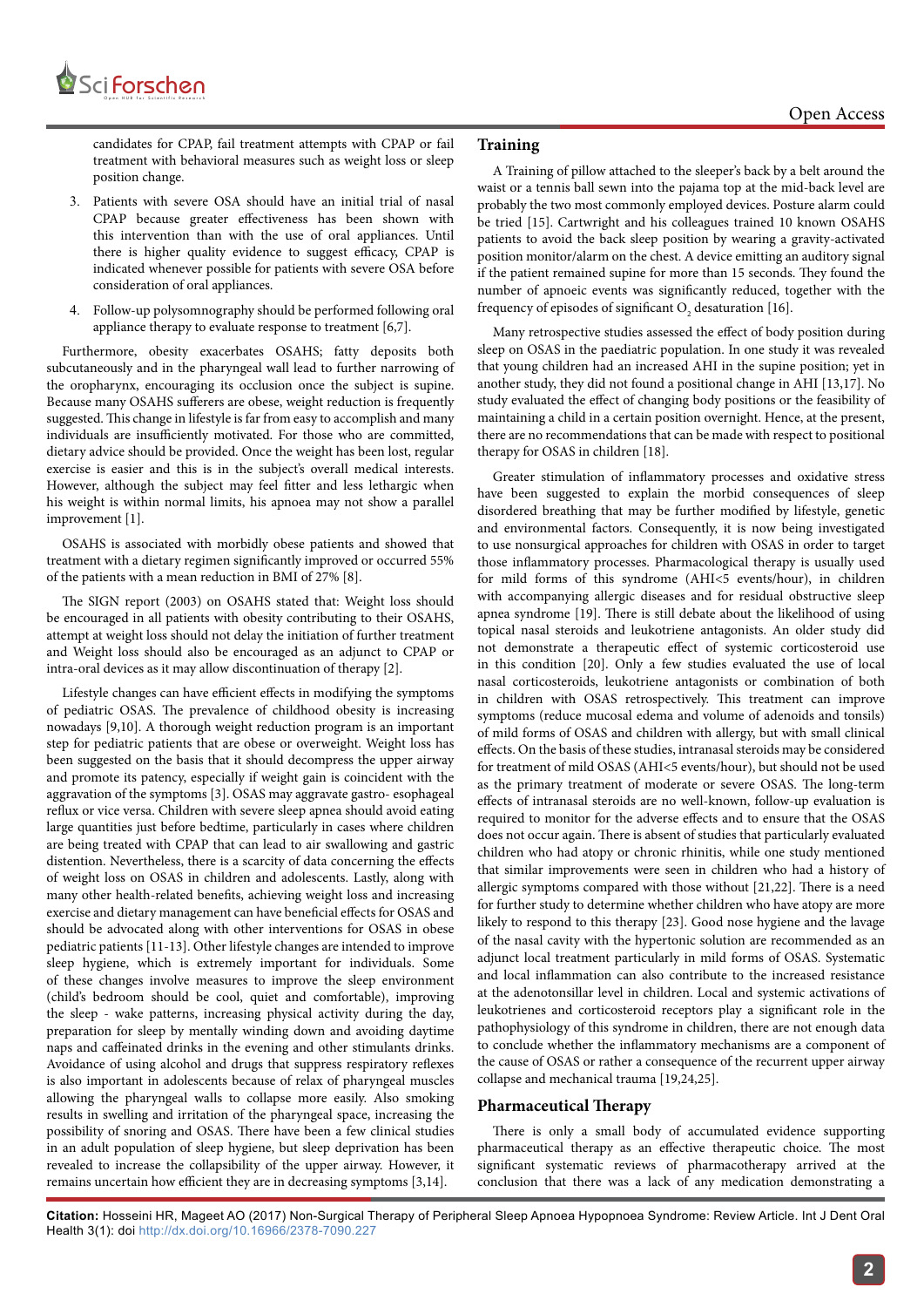

A limited amount of evidence exists supporting that adding alerting drugs, for example, modafinil can positively affect sleepiness to a very limited degree in some patients who, in spite of good CPAP compliance persist in sleepiness. Nevertheless, these substances may enable a reduction in CPAP use, but longer-term studies of their beneficial effect and inherent risks are needed [28]. No extant evidence suggests any realistic prospect of their being used as an alternative to CPAP nor that constitute an alternative to diligent attempts to improve CPAP comfort and effectiveness.

Medications most frequently prescribed for the treatment of the condition include protriptyline and theophylline. Unfortunately, these drugs are unsuitable for many subjects and of unproven efficacy. The search for a more appropriate alternative is on-going.

The overwhelming opinion suggests that pharmacological therapy is unsuitable as a first line of therapy for OSAHS [2].

Protriptyline (a non-tricyclic antidepressant), the most commonly used and the most studied. It may be associated with a mild reduction in apnoeic episodes [29]. Its initial introduction was as a treatment for OSAHS on the basis of its ability to lower the frequency of apnoeic events and oxygen desaturations during non-REM sleep, while simultaneously suppressing REM activity (that stage during which the apnoeas tend to last the longest). Subsequent investigations uncovered an additional benefit: enhancing the tone of the upper airway musculature [30]. Unfortunately, severe anticholinergic side effects from taking the drug occurred in about half the subjects of the observed [31]. The same researchers investigated the effectiveness of theophylline in OSAHS patients, and recorded a reduction in the total number of apnoea and hypopnoea events, as well as in AHI, unfortunately, there was a simultaneous and significant deterioration in sleep quality [31] and, there seem no trustworthy means of predicting the patients who are likely to benefit from theophylline, although those with mildly afflicted are thought likely to benefit most.

Nocturnal hypoxaemia in sufferers of OSAHS may contribute to the development of cardiopulmonary morbidity. Thus, prevention of hypoxaemia by Oxygen administration\_is a worthwhile therapeutic goal in these patients. Up to the present, the evidence indicates the provision of supplemental oxygen during sleep is unlikely to be adequately effective in reducing the frequency of apnoea and increasing daytime alertness as a sole therapy for the majority of patients [32].

## **Electrical Stimulation**

Preliminary studies indicate that electrical stimulation of the submental muscle (genioglossus), which acts as upper airway dilator, will enhance luminal patency and reduce the number of obstructive apnoeas [33].

Patients with Rapid eye movement (REM) related OSA usually has an overall low AHI with a disproportionately lower percentage of REM sleep as a function of total sleep duration. But, it is still unknown if obstructive respiratory events that are different than REM sleep with a differential neurocognitive and cardiometabolic impact in comparison to events that happens in NREM sleep. It is now clear that REM sleep is related with greater sympathetic activity and cardiovascular instability in human subjects that are healthy and patients with OSA in comparison to NREM sleep [34,35]. The hemodynamic and sympathetic changes during REM sleep trigger a surge in the heart rate and the blood pressure. Acute hemodynamic changes might be involved in causing ischemic incidents in patients with cardiovascular disease [35,36]. Obstructive apneas and hypopneas during REM sleep can lead to hypoxemia at a greater degree [29,37] and greater levels of sympathetic activity in comparison to events

in NREM sleep [34] Numerous studies have established an association between OSA and adverse neurocognitive and cardiometabolic results; there is a major gap of knowledge on the risks involved with REM-related OSA which are untreated.

#### **ENT Assessment Plus Any Necessary Treatment**

ENT assessment plus any necessary treatment is important, as airway, the obstruction may originate in, or be complicated by, obstruction in the nose or nasopharynx. Both visual and nasendoscopic examinations should be carried out. Septal deviation, turbinate hypertrophy, nasal polyps, or tonsillar enlargement may be found and their correction indicated. In addition, nasendoscopy also allows visualization of the entire airway and obvious areas narrowness will be detected.

#### **Continuous Positive Airway Pressure (CPAP)**

Continuous positive airway pressure (CPAP) has been termed the 'gold standard' for treating OSAHS and was developed by Colin Sullivan, in Australia in 1981. It provides dramatic relief of symptoms and ensures airway patency during sleep [38] by elevating the pressure in the oropharynx. A continuous stream of air under low pressure is filtered and delivered to the pharynx via a nasal mask. This constant flow is sufficient to prevent the airway from collapsing regardless of the position of the subject, but not enough to prevent expiration. The mask must fit firmly round the nose and to secure it, a head cap and retaining straps must be worn. CPAP should be in place for 4 to 6 hours per night, seven nights a week [39,40].

A distinctive feature of CPAP therapy is the immediate and dramatic response. In most cases the patient begins to exhibit long periods of uninterrupted sleep immediately after initiation of treatment, show a marked rebound in stage 3 to 4 NREM sleep occurs, and both the frequency and duration of this stage sleep increase dramatically. This rebound continues over a number of nights, until, by the seventh to the tenth night, normal levels of distribution and reusability are generally achieved. The daytime function of subjects is often transformed; the loss of daytime somnolence is the most noticeable sign of improvement but all other symptoms of OSAHS may also be reversed.

Whilst very effective in most cases, it is appreciated that CPAP is often a difficult device to tolerate. The pump delivering the air stream is noisy, making a constant 'humming' reminiscent of an air-conditioning unit. The anti-social nature of the mask and the headgear coupled with cumbersome and sometimes impractical nature of the device are thought to be of significant importance with regard to its acceptance and compliance.

It has been estimated that long term compliance of user's amounts to between 60% and 70% [1] While nCPAP provides air stream pressure sufficient to exert a splinting effect upon the upper airway, the air pressure is insufficient to prevent periodic expiration. This addresses the complaint voiced by a number of OSAHS users about finding expiration difficult with conventional CPAP. In situations where persistent difficulty with expiration is reported, alternative approaches include the use of Bilevel CPAP (Bi-CPAP), which utilizes a second tube allowing a separate channel for expiration, and a device incorporating a ramp type feature ensuring that pressure does not increase until the patient is already asleep. Interestingly, investigations have revealed no increase in compliance with these alternatives [40].

A major concern with nCPAP as a therapeutically effective method of treatment of OSAHS concerns long-term compliance of the subject. The use of the device in the longer-term requires a considerable commitment by suffers, and the patients most severely affected by symptoms linked with OSAHS are more likely to use it consistently. The overall long-term compliance has been estimated to be between 50 and 70% [41-44], with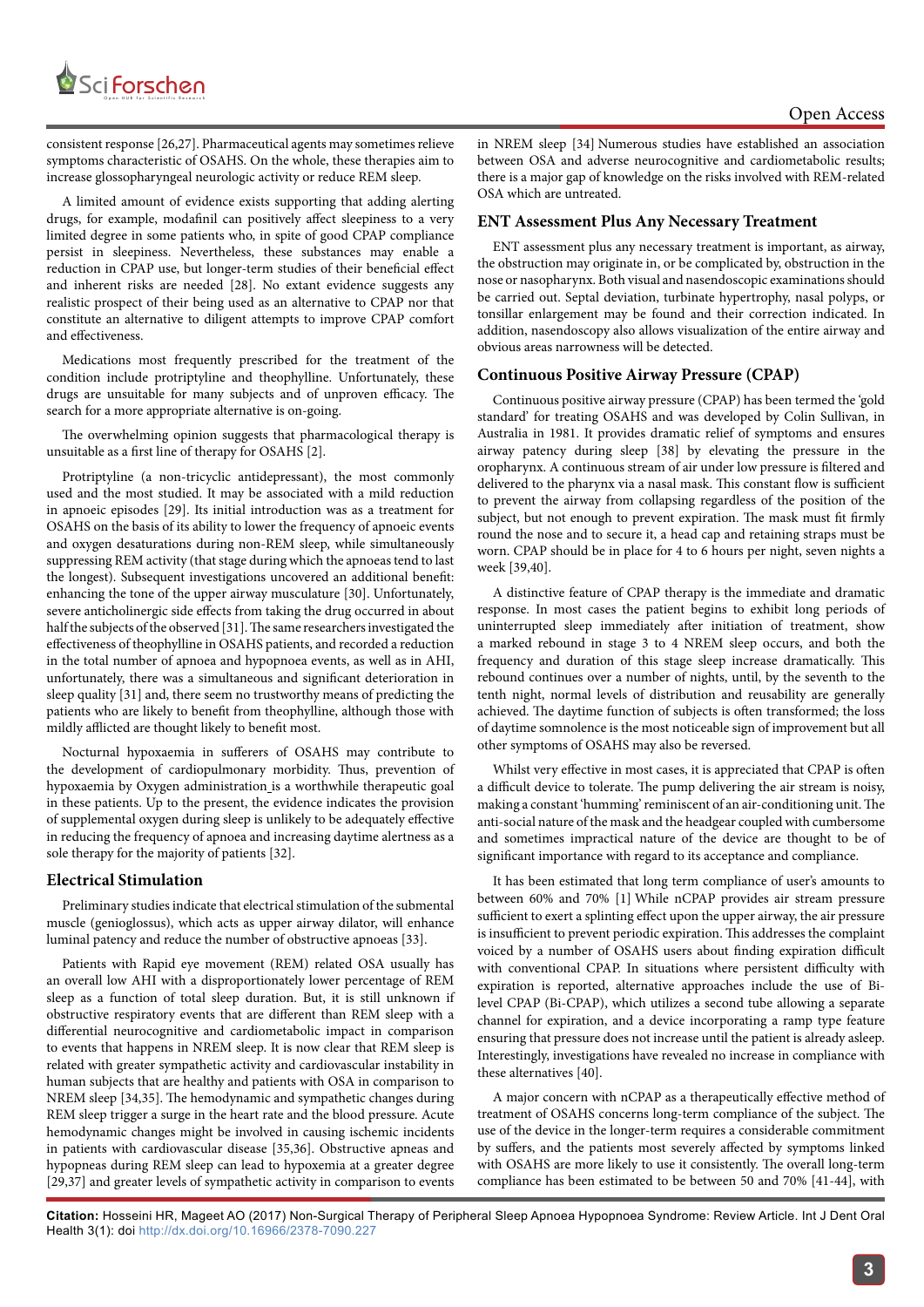

this found to fall to approximately 30% for mild cases [45]. Interestingly, when studies have been performed in which the actual use of CPAP is monitored 'covertly', the actual figure has been found to be significantly lower than the self reported one [46].

The reported benefits of nasal CPAP are: Improved quality of life; improved daytime cognitive function; reversal of daytime symptomsin particular, sleepiness; elimination of snoring and other night-time symptoms; and long term improvement in cardiovascular function, with reduction in blood pressure.

There are significant side effects to CPAP use (e.g. marked epistaxis, para-nasal sinusitis) but these are infrequent, however minor side effects (irritation connected to the mask, nasal bridge sores [47], nasal congestion, dryness or excessive rhinorrhoea, upper respiratory tract infections, abdominal bloating, discomfort, noise, chest pain, and feelings of claustrophobia) are much commoner. CPAP uptake of up to 95% [48] can be achieved by intensive efforts with the device being used nightly for three to five hours [49,50]. Mouth leaks allowing sizeable amounts of cool air through the nose are blamed for the majority of nasal symptoms. It is possible to reduce such leaks by the use of chinstraps or full-face mask [2]. Some patients respond to the use of nasal corticosteroids [2] while both comfort and compliance can be improved by using a heated humidifier [51].

The Scottish Intercollegiate Guidelines Network report (2003) for OSAHS, endorsed by the British Thoracic Society, has recommended that CPAP should be the therapy of choice for patients with moderate or severe OSAHS where the symptoms are severe enough to require intervention, Bi-level ventilation is recommended as reserved for OSAHS patients with ventilatory failure and persistent low CPAP use (less than two hours per night) over a period of 6 months; after patient comfort in such cases, the therapy plan should be reviewed [2].

The SIGN (2003) report for OSAHS also recommended against CPAP therapy being discontinued without: The attention of a trained CPAP nurse/technician, a titration study/use of auto titrating CPAP to troubleshoot problems and the use of heated humidification.

Over two thirds of patients who took CPAP, home continued with CPAP at 5 years of age, with an average nightly use of 5.7 hours [48].

Long-term predictors of CPAP use are snoring history, apnea/hypopnea index (AHI), and Epworth score, 86% of patients with Epworth >10 and an AHI ≥ 30 still using CPAP at 3 years of age which brings the conclusion that long-term CPAP use is related to disease severity and subjective sleepiness and can be predicted within 3 months of age (Figure 1).

Since Pierre Robin first described his monobloc appliance in 1902 for the treatment of glossoptosis (tongue falling back and occluding the airway) in infants, several appliances have been devised for treating upper airway obstruction. These are termed generically as 'oral appliances' when they are designed to be inserted into the mouth to modify the position of the mandible, the tongue and other structures in the upper airway in order to relieve snoring or sleep apnoea.

There are five basic categories of dental appliances used in the treatment of OSAHS: the mandibular repositioning appliances, the soft palate lifters, the tongue repositioners, the equalizers and the magnetic appliances (Table 1).

## **Mandibular Advancement Appliances (MAA)**

Like CPAP, Mandibular Advancement Appliances (MAA) are a noninvasive and therefore reversible form of treatment, and worn only during sleep. The rationale for the use of (MAA) is that they are able to increase the dimension of the pharyngeal airway by drawing the tongue and soft palate forwards, and in this way maintain its patency during sleep.

In 2000 Liu selected twenty-two patients with confirmed diagnoses of obstructive sleep apnoea obtained by initial nocturnal polysomnography. A mandibular repositioning device was fitted to all subjects with the aim of holding the mandible in a more antero-inferior position. After six months, an outcome polysomnographic study was carried out on each patient with the appliance in place. Lateral cephalometric radiographs in the upright position were made in addition both before and after 6 months of treatment. In 21 of the 22 patients, the apnoea hypopnoea index decreased when the appliance was in place. For the total 22 patients the mean respiratory disturbance index fell significantly from 40.3 to 11.7 events per hour (P <0.01). Treatment success was deemed for 59.1% of subjects whose follow-up respiratory disturbance index <10 events per hour. There was an additional significant improvement in the mean minimum blood oxygen saturation level during sleep from 73.4% to 81.3% (P <0.01) [52].

Mandibular advancement devices (MADs) are the main alternative to non-continuous positive airway pressure (non-CPAP) for patients with obstructive sleep apnoea (OSA). The aim of using these devices is to increase the size of the upper airway and decrease the risk of sleep apnoeas and snoring in patients suffering from OSA. The upper airway is enlarged mainly in its lateral dimension [53,54]. The pharyngeal fat pads reposition laterally from the airway and the tongue base muscles move anteriorly [53]. This will cause a reduction in pharyngeal collapsibility [55]. There are suggestions that MADs cause a change in muscle activity during sleep, with the relaxation of the genioglossus muscle throughout incremental mandibular advancement [56] and the activation of the masseter and



A. Mandibular advancement (repositioning) appliances I. Nocturnal airway patency appliance (NAPA) II. Sleep and nocturnal obstructive apnoea reducer (SNOAR) III. Snore guard IV. Jasper Jumper B. Tongue repositioners I. Tongue retainers Tongue retaining device (TRD). Tongue locking device (TLD). II. Tongue posture trainers Tepper oral proprioceptive stimulator (TOPS). Tongue positioner and exerciser (TPE). C. Soft palate lifters D. The equalizer E. Magnetic appliances **Table 1**: List of intra-oral appliances for the treatment of mild to moderate OSAHS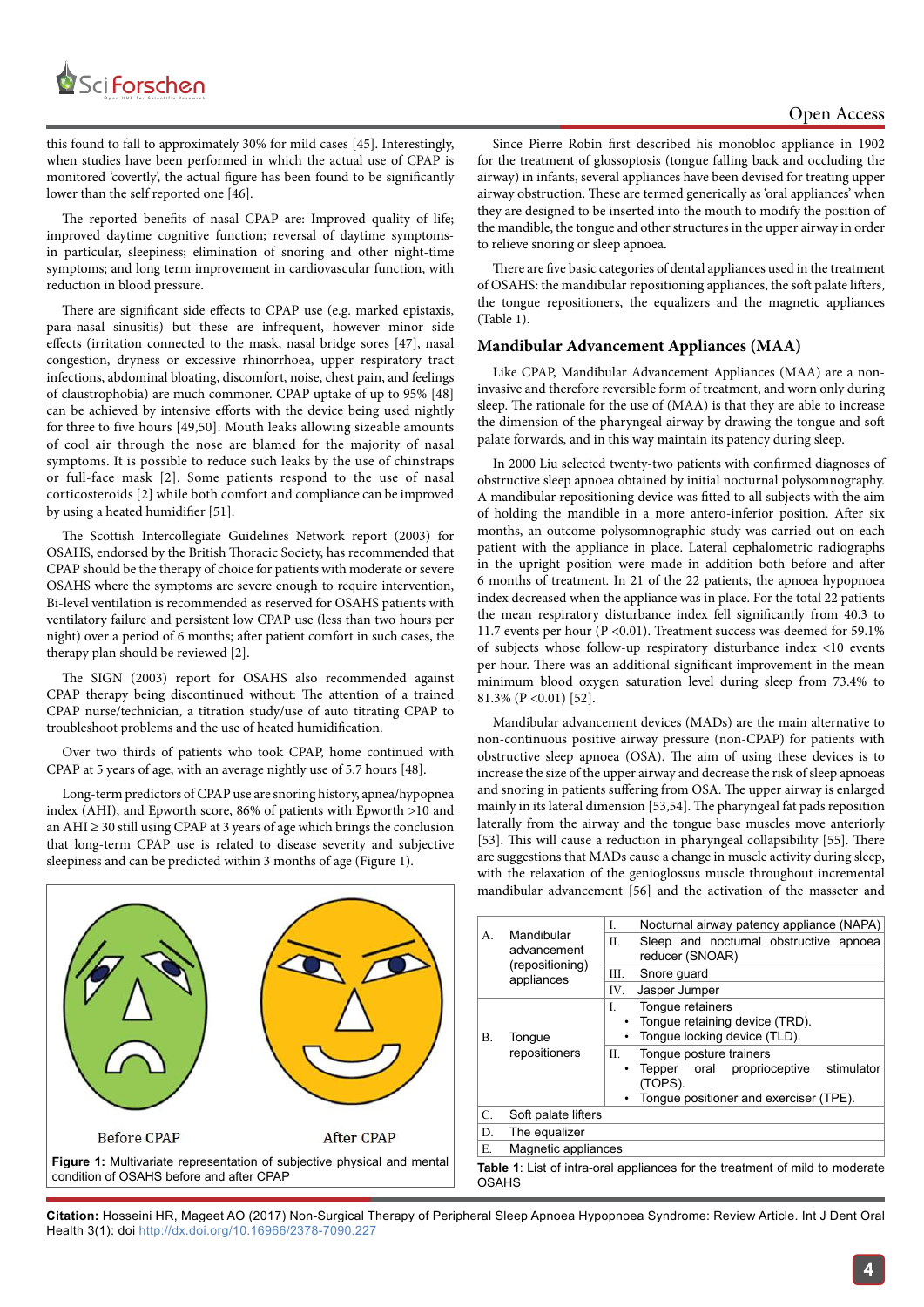

submental muscles [57]. MADs have been suggested for patients with mild to moderate OSA who prefers an oral appliance to CPAP, provided that the MAD has an adequate effect [7,58]. MADs can also be used in patients with the more severe disease who do not respond to or who fail treatment with CPAP. Some studies have recommended that the efficacy of MADs in changing the health risks associated with OSA is somehow similar to that of CPAP [59]. The treatment result of MADs has to be proved in a renewed sleep apnea recording with the device in all patients with OSA [57], since patients may have a positive treatment response. One general limitation of MAD treatment is its reliance on oral health and the fact that it takes some time to become adapted to the device. Side effects from the treatment, such as pain from the teeth and jaws, are generally mild and transient [58,59]. In the longer span, bite changes develop more common, but these are mostly minor and do not disturb patients who are pleased with the treatment outcome in terms of snoring and daytime symptoms [59].

Johal et al. in 2007 [60] recommended that DISE with associated mandibular advancement maneuver to mimic the treatment effect can have prognostic values in defining the possibility of successful mandibular advancement splint therapy in subjects with sleep-related breathing disorders. Other authors in the literature have supported the idea of DISE with the addition of a simulation bite [61]. Vroegop et al. in 2013 [62] revealed that patients in whom upper airway patency improved considerably with the presence of the simulation bite in maximal comfortable protrusion during DISE are more likely to be treated successfully with MAD treatment.

There is a simple explanation for the effectiveness of these appliances: the tongue is prevented from collapsing against the posterior pharyngeal wall nocturnally by the MMA. The mechanical achievement of this because the origin and insertion of genioglossus occur at the hyoid bone and the mandibular symphyseal region, respectively. Thus, the mandible is advanced; the tongue is restrained nocturnally in a more anterior position so as to increase the airway space.

In human beings, the voluntary passive opening of the mandible significantly increases genioglossus EMG by activating receptors in the temporomandibular joint [63]. This contraction of the genioglossus effectively opens the airway thus alleviating any tendency to airway obstruction. There have also been suggestions that the added vertical dimension produced by these appliances also increases the tongue tonicity so as to decrease the risk of airway occlusion [64].

The mandibular repositioning appliance has many different variations. It is typically constructed of clear acrylic resin, together with retentive Adams' clasps.

Guidelines exist for the amount of forward movement thus produced. This is proposed to be optimal at between 50% and 75% of the patient's normal maximum protrusive distance. This can be maintained using of a one-piece or fixed appliance holding the maxilla and mandible together, clasps of acrylic or other thermoplastic polymer construction being utilized to achieve this. This protrusion inevitably produces some concomitant opening, so care must be taken to ensure there is no rotation of the mandible downwards and backward produced by appliances [63]. An important feature of this appliance is that anterior air holes are necessary to facilitate oral respiration, especially in cases of restricted nasal airflow. Common used designs include the cribbed activator [65] vacuum-formed devices, the Nocturnal Airway Patency Appliance [66] and the Sleep Nocturnal Obstructive Apnoea Reducer [67].

## **Nocturnal Airway Patency Appliance (NAPA)**

In figure 2 Soll and George described a modified activator (Nocturnal airway patency appliance, NAPA) that advanced the mandible 6 mm anteriorly and 9 mm inferiorly for one patient and significantly reduced the AHI [66]. The appliance has eight Adams clasps with overlapping acrylic on the facial and lingual surfaces of the teeth. It is designed to protrude the mandible about three quarters of the distance between centric occlusion and full protrusion. The mandible is opened vertically just enough to permit an airway between the incisors. The NAPA rigidly stabilizes the mandible in both the horizontal and vertical dimensions. The effects of the NAPA in reducing the AHI have been documented in subsequent studies [68,69].

## **Sleep and Nocturnal Obstructive Apnoea Reducer (SNOAR)**

The Sleep and nocturnal obstructive apnoea reducer (SNOAR**)** is an open airway acrylic mandibular advancement appliance that advances the mandible 6 to 9 mm and opens it vertically 17 mm or more. The mean AHI was reduced from 45.5 to 9.7 and snoring was absent after the SNOAR appliance was inserted [67].

## **Snore Guard (Dental Orthosis)**

This prefabricated Snore guard (Dental orthosis) appliance positions the mandible 3 mm behind the maximum protrusion with 7 mm opening. It covers only the anterior teeth and is lined with a soft polyvinyl for patient comfort. It is easy to fit and adjust directly on the patient and appears to be well tolerated.

In two initial studies [70,71] snoring was decreased significantly or completely eliminated. Later reports found a significant decrease in AHI, particularly among mild apnoea sufferers [72,73].

In cases of active bruxism and/or where the patient feels restricted by the rigid fixation of the jaw with the one-piece design, an alternative, more ideal, design involves constructing separate maxillary and mandibular appliances. The connection between the upper and lower appliances is achieved using inter-arch elastics and buccal tube and rod attachments (e.g. Herbst appliance, Jasper Jumper), or a single hook and latch in the anterior region (e.g. Thorton Adjustable Positioner). The aim of this design is the restriction of all retrusive movements while permitting the patient movement of the mandible both forward and side to side, in addition to being able to open the mouth if necessary.

Two-piece appliances have the additional advantage of enabling the systematic pinpointing of the exact mandibular position providing maximum benefit to individual patients. This is best done by initial setting



**Figure 2:** Mandibular Repositioning Appliance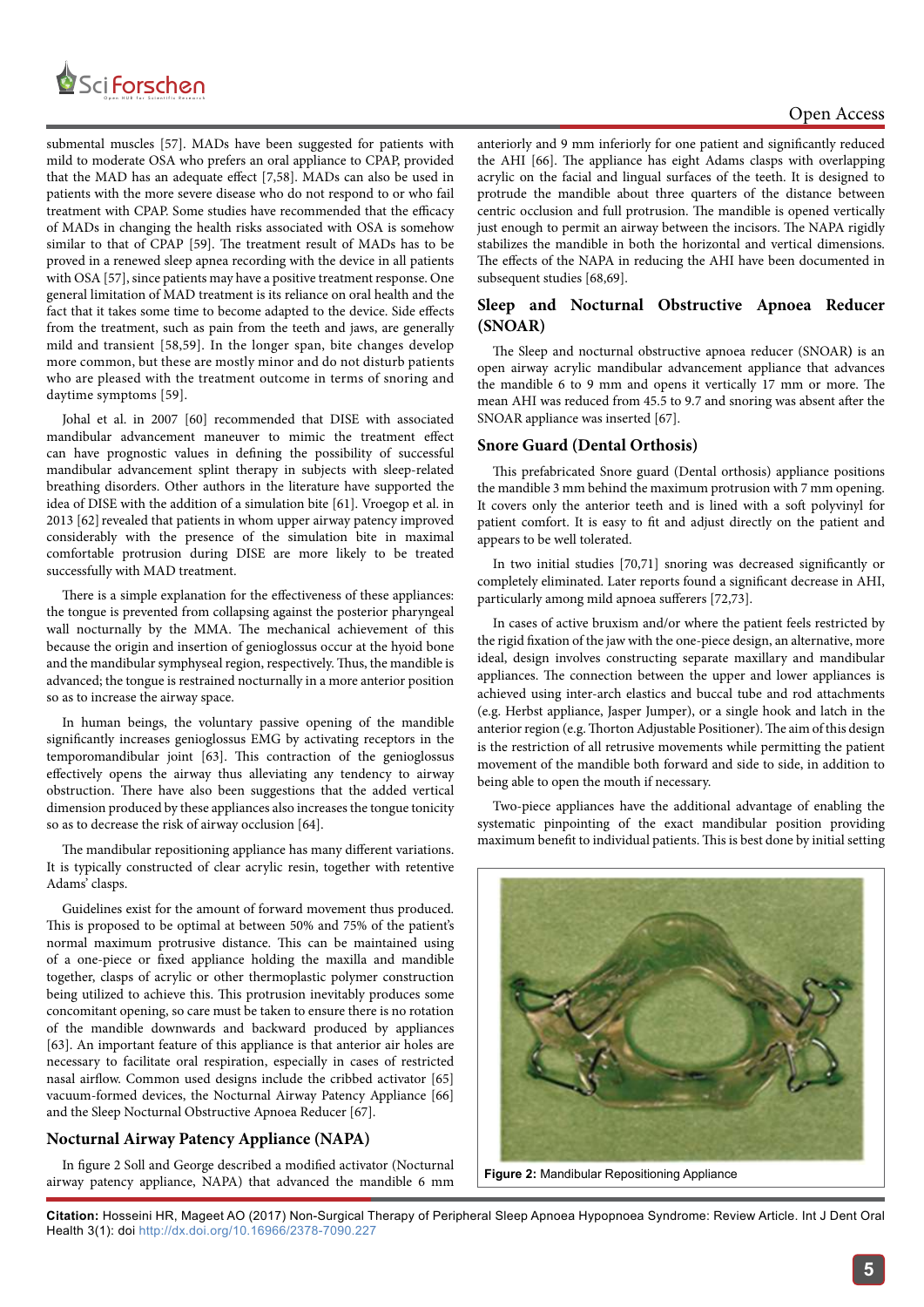

at 50% of maximum protrusion at the first appointment and subsequently progressively advancing the mandible unit until the elimination of all signs and symptoms. On the other hand, these appliances, because of their construction, may be difficult for the subject to manage.

The Herbst Mandibular Advancement Splint can be justified as a choice for selected subjects experiencing sleep-related breathing disorders [74].

### **Jasper Jumper and Twin Block**

Only one preliminary evaluation of the Jasper jumper and twin block appliances for the treatment of OSAHS has been completed [75], in which 11 subjects with varying degrees of OSAHS were evaluated. Seven of the 11 subjects tested before and after appliance, insertion had reduced AHI values, but there were no significant differences. Even after vertical elastics were added, only half of the subjects tested showed a reduced AHI. This appliance may be more easily tolerated than the more rigid mandibular advancement appliances, but additional studies with varying mandibular vertical and anteroposterior positions are required to verify its usefulness.

#### **Tongue Repositioners**

Tongue repositioners are two types either tongue retainers or tongue trainers. Tongue retainers subdivided into tongue retaining device (TRD) and tongue locking device (TLD). The TRD aims at repositioning the tongue in a more anterior position during sleep so as to reduce the risk of obstruction at this level [76]. The device uses negative pressure in a soft plastic bulb to locate the tongue; a flange, fitting between the lips and teeth, which act to hold the device and tongue anteriorly in the oral cavity. It is important to note that this appliance, kin addition, modifies mandibular pressure in terms of forward rotation. The TRD is normally produced from dental impressions, however a prefabricated version is now available capable of being molded to the patient's teeth in the clinic; which is also suitable for use with edentulous patients. A modified TRD with lateral airway tubes is also available to suit patients with obstructed nasal passages. The disadvantage of the TRD is that the tongue is not always held forward because surface adhesion of the tongue in the bubble is lost over time, and the patient must then awaken and relocate the tongue into the bubble. An aesthetic drawback is that the tongue has to protrude slightly between the teeth.

The TRD is the only appliance that has been studied in various body positions and in conjunction with other forms of therapy [77]. The TRD appears useful, either alone or in conjunction with other treatments, for improving patients with a wide range of apnoea severity provided that the apnoea is more severe in the supine position and the patient's weight is not greater than 50 percent of the ideal [64].

Compared to the most commonly performed CPAP, the TRD is the more easily tolerated and has fewer long-term compliance problems.

#### **Tongue Locking Device (TLD)**

This Tongue locking device (TLD) is a simple patented preformed elastic appliance available in small, medium and large sizes that provide a cavity for the tongue and holds it forward with a self-created vacuum during sleep. Lateral breathing holes assist airflow if nasal obstruction occurs. The TLD is simple and inexpensive to fit directly on patients.

Prinsell and his colleagues studied 10 OSAHS subjects using the device and found that five individuals had a reduction in AHI and five subjects became worse [77].

#### **Tongue Posture Trainers**

Tongue posture trainers come in two types the Tepper oral proprioceptive simulator (TOPS) and the tongue positioner and exerciser (TPE).

This (TOPS) appliance is fitted to the maxillary arch with a posterior tongue extension held inferiorly by an elastic band. An anterior padded bar, lingual to the incisors, is included to guide correct tongue placement. According to Dr.Tepper: its primary use is for those patients who snore, have apnoea, have problems of abnormal tongue posture and/or function and for those who have loss of muscle tonus of the soft palate and pharynx. All these abnormalities are corrected by proprioceptive means through the receptors being stimulated by the hinged portion of the appliance resting on the dorsum of the tongue. By increasing the resistive force of the elastics, the dorsal muscles of the tongue are also strengthened. Thus by correct repositioning of the entire tongue to the hard and soft palate; the idea is to increase airway space. Published data on its effectiveness for the treatment of OSAHS are not yet available.

The (TPE) is a custom-made appliance that has been used to treat snoring. Patients are trained to position the tongue above the ramp; according to the inventor, this 'retrains the tongue and lip musculature to be in the proper rest and saliva swallowing position'. Published results before and after appliance insertion are not yet available.

#### **Adjustable Soft Palate Lifter (ASPL)**

Paskow and his co-worker in 1991 invented the adjustable soft palate lifter (ASPL) [78]. The appliance is designed to lift the soft palate gently and prevent it from vibrating in the air passage during sleep. The ASPL consists of a maxillary removable appliance with two Adams clasps on the molars and an acrylic button extending distally to the midpoint of the soft palate. Patients who gag are 'desensitised' with palatal exercises involving contact with the end of a spoon or toothbrush five or six times a day. Paskow claimed 60 percent success rate for snoring but felt the appliance was not indicated for the treatment of OSAHS. However, other researchers found that soft palate lifters were insufficient for treating snoring [80].

#### **Equalizer Appliance**

The equalizer appliance was introduced by Haze in 1987; it is constructed of a vinyl material and repositions the mandible in a position of "neuromuscular balance" as determined by a myo-monitor, a transcutaneous electro neural stimulator.

#### **Magnetic Appliance**

Very recently, a magnetic appliance has been used for treating snoring patients with or without obstructive sleep apnoea [81]. A magnetic appliance has the potential to be more effective than conventional 'passive' functional appliances since the magnetic forces prevent the closure by providing direct and continuous mandibular advancement. Long-term evaluation of the treatment results is needed before routine use of the magnetic appliance in apnoea patients.

The Scottish Intercollegiate guidelines Network report (2003) on OSAHS which is also endorsed by the British Thoracic Society concluded that: 'Intra-oral devices are an appropriate therapy for snorers and for patients with mild OSAHS with normal daytime alertness, intra-oral devices are an appropriate alternative therapy for patients who are unable to tolerate CPAP and the use of intra-oral devices should be monitored following initiation of therapy to allow device adjustment and assessment of OSAHS control and symptoms' [2].

The advantages of intra-oral appliances therapy are simplicity, reversibility and cost effectiveness. They could also become the treatment of choice for subjects unable to tolerate nasal CPAP or who are poor surgical risks. Most patients readily accept it and it can even supplement other forms of treatment in the few subjects where dental devices alone fail to achieve adequate relief of symptoms.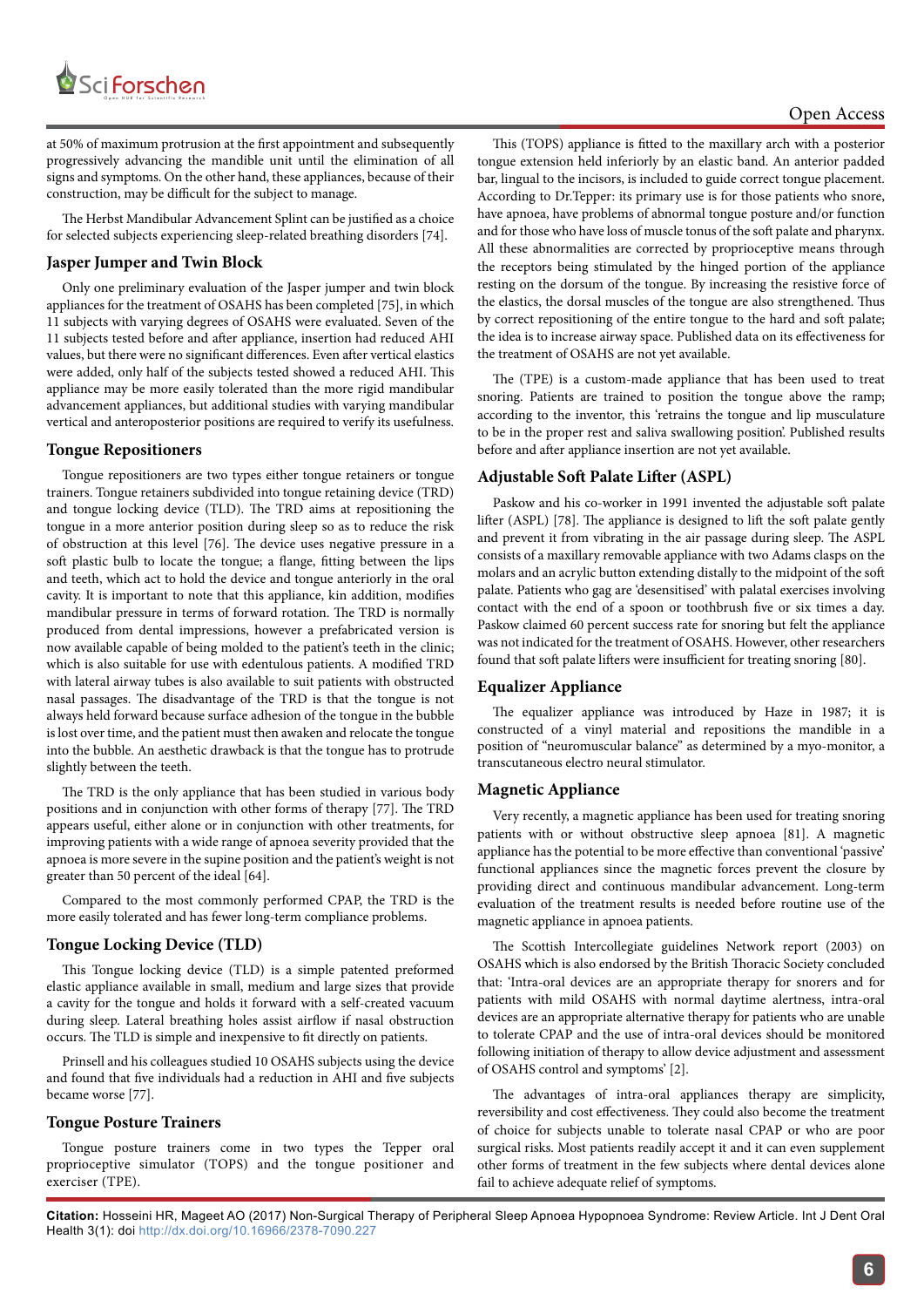

The disadvantages of intra-oral appliances are: excessive salivation and transient discomfort in the masticators muscles of mastication after awakening are commonly reported during initial use which may inhibit easy acceptance of oral appliances [64,82], but with regular use, and adjustments to fit, these symptoms usually subside. Other research reported that hypersalivation and teeth/gum discomfort are the early side effects but usually decrease if patients are able to persevere with Intra-Oral Devices (IOD) use [83].

Later complications can include TMJ discomfort and changes in occlusion and have been reported as reasons for discontinuing treatment [84]. To prevent these changes the design should use full-arch occlusal coverage to tie all the teeth firmly together [81]. This simply means that the appliance will no longer fit if any individual tooth moves.

However, other research suggests that TMJ dysfunction and occlusal changes are relatively uncommon occurrences, but the long-term risk of such complications requires further clarification [84].

A report exists detailing TMJ problems after a period of 15 months wears; these, however, settled after adjustment of the splint [85].

#### **Efficacy of Oral Appliances**

Efficacy of Oral Appliances: The success rates vary, and different authors' use differing criteria for its achievement. If reducing the number of apnoeic events by 50% or greater is regarded as adequate, then reported success rates can reach as high as 87% [86]. The most comprehensive review of 20 publications, cataloging the effects of oral appliances on OSAHS [84] showed an improvement in average AHI with a dental appliance. Success was equated with fewer than 10 apnoeic events per hour. Where statistical evidence was provided, the decrease in AHI was always significant (P<0.05), and the mean AHIs before and with treatment were 42.6 and 18.8 respectively, an average reduction of 56%. An improvement in oxygen saturations was also noted, and the time of sleep with oxygen saturation <90% was reduced from 4.4% to 3.1%.

Two recent prospective crossover trials compared mandibular repositioning appliances and continuous positive airway pressure (CPAP) in patients with mild to moderate obstructive sleep apnoea. The success rate with the oral appliance was 55% in both trials, though the improvement in AHI reduction was greater when the continuous positive airway pressure was used [87,88].

A meta-analysis of treatment preference (CPAP and IODs) for patients with mild to moderate OSAHS in three crossover studies produced a significant preference for IODs (OR 9.5, 95% Cl 4 to 21), in spite of their lower nocturnal effectiveness in terms of breathing pauses (-7 per hour, 95% Cl -10 to -5) [88]. However, a later study failed to confirm this [89]. The preference by patients for IODs is important, but no information is available about whether this preference is due to feeling symptomatically better when using IODs or whether the nature of an unobstructive intraoral device makes it more attractive than using an obstructive CPAP device [2].

One group studied the effectiveness of IOD against UPPP use in a parallel group, longitudinal follow-up study, with the last report being made four years after randomisation [57]. The results indicated that 72 out of 95 patients suffering from mild to moderate OSAHS had returned for polysomnography indicating a significant effect size (>1.0 SDs) demonstrably favouring IOD over UPPP regarding an improvement in AHI and desaturation index, but failing to show any significant difference in snoring duration between the treatments.

No formal survey of the cost of devices and services has been carried out for oral appliances. The production costs vary according to whether the services of a dental laboratory are required for custom fitting or

whether a prefabricated unit can be adapted the clinician's own practice. Cephalometric radiographs or other airway studies add to treatment cost when these are necessary.

As yet, reliable figures have not emerged to show whether continuous positive airway pressure (CPAP) or intra-oral devices (IODs) represent better-cost effectiveness and the possibility exists that this factor may be dependent on the severity of OSAHS. The initial expense of many IODs is less than that of a CPAP machine. However, several adjustable IODs are more expensive than CPAP, particularly when the expenses of multiple visits to the surgery for adjustment of the device are necessary [2].

Little data on long-term compliance exists, and the data that does is reliant on patient reports. Based on experience with nasal CPAP, selfreporting often significantly overstate actual objective use [58]. Overall compliance rates vary from (50 to 100%) in different studies, a variance that could be connected to the length of follow–up [84]. The reasons for discontinuing appliance use include the side effects, complications noted above and lack of efficacy.

#### **Nasal-Valve Dilators**

It is possible for increased nasal resistance to induce sleep-related breathing disorders and disturbed sleep [90-93]. Research has demonstrated that numerous devices, including the nasal-valve dilators (Nozovent; PrevancureAB; Västra Frölunda, Sweden), are able to reduce nasal resistance andimprove nasal breathing [94,95]. The Nozovent device comprises a plastic bar dilating the anterior part of the nose, the valve region, so that the airflow is increased. Its inventors aimed at eliminating snoring and sleep apnoea by the use of the device [96-99]. Their research on the use of the device in a number of studies showed excellent effects on nasal resistance, snoring, and sleep apneas [96-99]. Nevertheless, Metes et al. [95] failed to replicate this and found no effect on snoring, apnoeas, hypopnoeas, or arterial oxygen saturation (Sa, O2) in a small sample of patients, although nasal resistance was reduced.

Nozovent is marketed worldwide through pharmacies as a treatment for a number of indications, such as compromised nasal breathing, nocturnal asthma, and dryness of mouth, snoring, and sleep apnoea. Since habitual snoring occurs in 15% of middle-aged adults, with occasional snoring affecting another 30% [100], the market potential for such a device is obviously enormous.

However, further research exists where the results fail to support treatment with the Nozovent nasal dilator in patients suffering from OSAHS [101]. The dilator did have a slight effect on subjective measures of snoring, but no corresponding effect on objectively measures or on the other parameters of sleep-related breathing. Moreover, use of a nasal dilator may possibly delay more appropriate treatment of sleep apnoea if the bed partner feels that snoring has been reduced.

## **Conclusion**

Intra-oral appliances should be employed in the treatment of mild to moderate and severe obstructive sleep apnoea hypopnoea syndrome; treatment of severe cases lies beyond the capacity of intra-oral appliances and would possibly be better treated by CPAP or surgery but the MRA ameliorate the condition.

#### **Questions**

#### **The gold standard of the treatment of OSAHS is:**

- a. CPAP.
- b. Hyoid bone suspension.
- c. Intra-oral appliances.
- d. Weight reduction.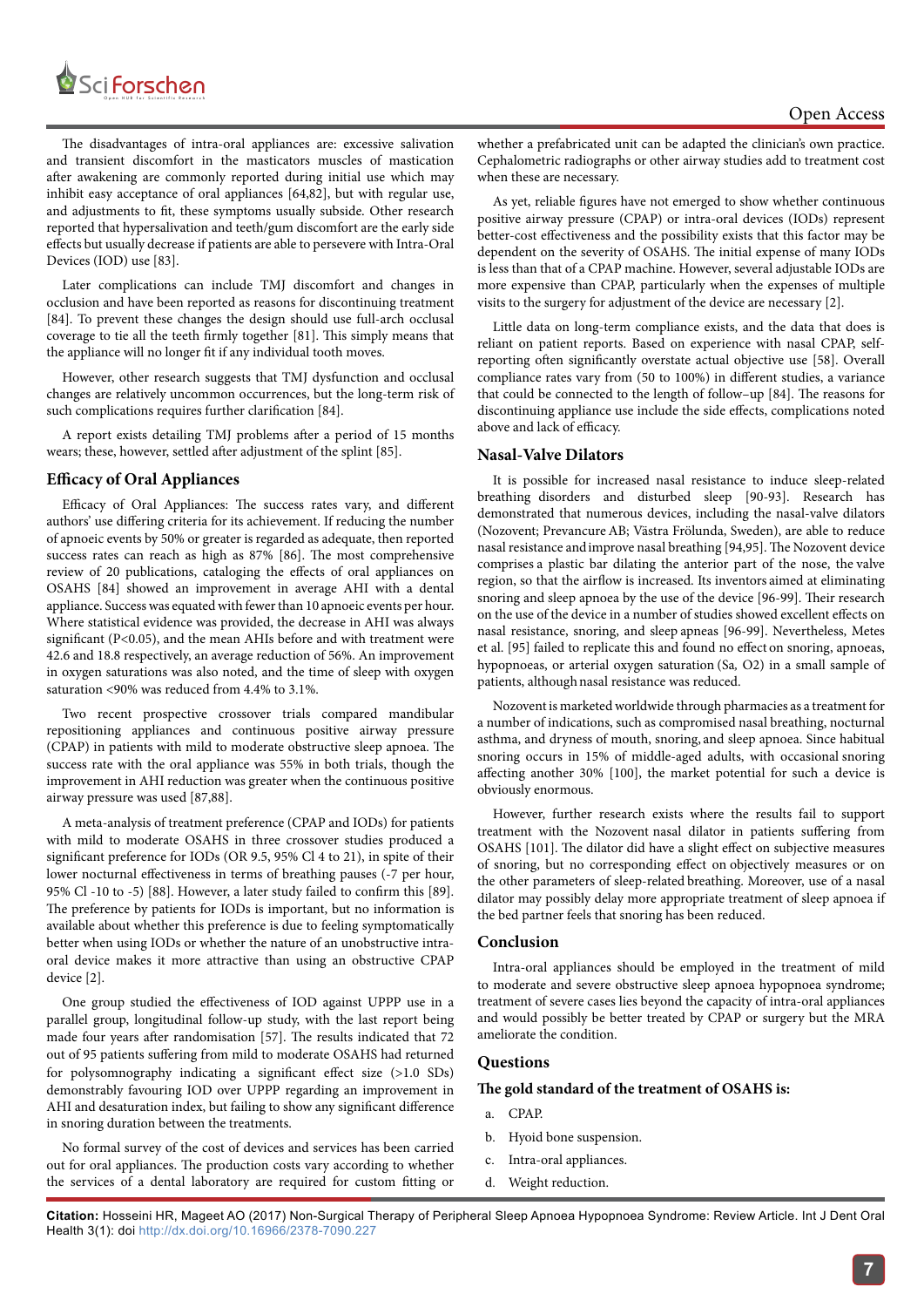

## Open Access

#### **The aim of using Mandibular Repositioning Devices is to :**

- a. Correct the skeletal relationship.
- b. Increase the size of upper airway and decrease the risk of sleep apnoeas and snoring in patients suffering from OSA.
- c. Position the hyoid bone more inferiorly.
- d. Decrease nasal resistance.

#### **The following factors make the airway more prone to collapse during sleep:**

- a. Alcohol intake, sleeping tablets and smoking
- b. Exercise
- c. Swimming
- d. None of the above

#### **Example of intra-oral appliances**

- a. SNOAR
- b. NAPA
- c. The equalizer
- d. All the above

The answers (1: a, 2: b, 3: a, 4: d).

#### **References**

- 1. Battagel JM (1996) Obstructive Sleep Apnoea: Facts Not Fiction. Br J Orthod 23: 315-324.
- 2. SIGN (2003) Clinical guideline no 73. Edinburgh: The Network; 2003. Jun, Management of obstructive sleep apnoea/hypopnoea syndrome in adults: a national clinical guideline.
- 3. Shneerson J, Wright J (2001) Lifestyle modification for obstructive sleep apnoea. Cochrane Database Syst Rev.
- 4. Ramar K, Dort LC, Katz SG, Lettieri CJ, Harrod CG, et al. (2015) Clinical practive guideline for treatment of obstructive sleep apnea and snoring with oral appliance therapy. An Update for 2015. J Clin Sleep Med 11: 773-827.
- 5. American Academy of Sleep Medicine (AASM) (2008) Obstructive Sleep Apnea.
- 6. Epstein LJ, Kristo D, Strollo PJ Jr, Friedman N, Malhotra A, et al. (2009) Clinical guideline for the evaluation, management and longterm care of obstructive sleep apnea in adults. J Clin Sleep Med 5: 263-276.
- 7. Kushida CA, Morgenthaler TI, Littner MR, Alessi CA, Bailey D, et al. (2005) Practice parameters for the treatment of snoring and Obstructive Sleep Apnea with oral appliances: an update for 2005. Sleep 29: 240-243.
- 8. Rajala R, Partinen M, Sane T, Pelkonen R, Huikuri K, et al. (1991) Obstructive sleep apnoea syndrome in morbidly obese patients. J Intern Med 230: 125-129.
- 9. Ogden CL, Carroll MD, Curtin LR, McDowell MA, Tabak CJ, et al. (2006) Prevalence of overweight and obesity in the United States, 1999-2004. JAMA 295: 1549-1555.
- 10. Krystofova J, Jesenák M, Bánovcin P (2011) Bronchial asthma and obesity in childhood. Acta Medica (Hradec Kralove) 54: 102-106.
- 11. Verhulst SL, Franckx H, Van Gaal L, De Backer W, Desager K (2009) The effect of weight loss on sleep-disordered breathing in obese teenagers. Obesity (Silver Spring) 17: 1178-1183.
- 12. Jesenak M, Havlicekova Z, Szepeova R, Banovcin P (2013) Extrafageálne symptoms re ux- her esophagus diseases in children. Mimojícnové re uxní manifestations of the disease. Havlíčkův Brod Tobias 13: 223-235.
- 13. Varechova S, Mikler J ml, Murgas D, Dragula M, Banovcin P, et al. (2007) Cough re ex sensitivity in children with suspected and con rmed gastroesophageal re ux disease. J Physiol Pharmacol 58: 717- 727.
- 14. Mindell JA, Owens JA (2010) A Clinical Guide to Pediatric Sleep: Diagnosis and Man- agement of Sleep Problems. Philadelphia.
- 15. Cartwright R, Ristanovic R, Diaz F, caldareli D, Alder G (1991) A comparative study of treatments for positional sleep apnea. Sleep 14: 546-552.
- 16. Cartwright RD, Lloyd S, Lilie J, Kravitz H (1985) Sleep position training as treatment for sleep apnea syndrome: a preliminary study. Sleep 8: 87-94.
- 17. Dayyat E1, Maarafeya MM, Capdevila OS, Kheirandish-Gozal L, Montgomery-Downs HE, et al. (2007) Nocturnal body position in sleeping children with and without obstructive sleep apnea. Pediatr Pulmonol 42: 374-379.
- 18. Zhang XW, Li Y, Zhou F, Guo CK, Huang ZT (2007) Association of body position with sleep architecture and respiratory disturbances in children with obstructive sleep apnea. Acta Otolaryngol 127: 1321- 1326.
- 19. Kheirandish-Gozal L, Gozal D (2012) Sleep Disordered Breathing in Children. A Com- prehensive Clinical Guide to Evaluation and Treatment. Humana Press.
- 20. Al-Ghamdi SA, Manoukian JJ, Morielli A, Oudjhane K, Ducharme FM, et al. (1997) Do systemic corticosteroids effectively treat obstructive sleep apnea secondary to adenotonsillar hypertrophy? Laryngoscope 107: 1382-1387.
- 21. Kheirandish-Gozal L, Gozal D (2008) Intranasal budesonide treatment for children with mild obstructive sleep apnea syndrome. Pediatrics 122: 149-155.
- 22. Alexopoulos EI, Kaditis AG, Kalampouka E, Kostadima E, Angelopoulos NV, et al. (2004) Nasal corticosteroids for children with snoring. Pediatr Pulmonol 38: 161-167.
- 23. Marcus CL, Brooks LJ, Draper KA, Gozal D, Halbower AC, et al. (2012) Diagnosis and Management of Childhood Obstructive Sleep Apnea Syndrome. Pediatrics 130: 576-584.
- 24. Goldbart AD, Goldman JL, Veling MC, Gozal D (2005) Leukotriene modifier therapy for mild sleep-disordered breathing in children. Am J Respir Crit Care Med 172: 364-370.
- 25. Goldbart AD, Veling MC, Goldman JL, Li RC, Brittian KR, et al. (2005) Glucocorticoid receptor subunit expression in adenotonsillar tissue of children with obstructive sleep apnea. Pediatr Res 57: 232-236.
- 26. Hudgel DW, Thanakitcharu S (1998) Pharmacologic treatment of sleep-disordered breathing. Am J Respir Crit Care Med 158: 691-699.
- 27. Smith I, Lasserson T, Wright J (2002) Drug treatment for obstructive sleep apnoea in adults. Cochrane Database Syst Rev.
- 28. Kingshott RN, Vennelle M, Coleman EL, Engleman HM, Mackay TW, et al. (2001) Randomized, double-blind, placebo-controlled crossover trial of modafinil in the treatment of residual excessive daytime sleepiness in the sleep apnoea/hypopnoea syndrome. Am J Respir Crit Care Med 163: 918-923.
- 29. Findley LJ, Wilhoit SC, Suratt PM (1985) Apnoea duration and hypoxemia during REM sleep in patients with obstructive sleep apnoea. Chest 87: 432-436.
- 30. Borona M, Shields GI, Knuth SL, Bartlett D Jn, St John WM (1984) Selective depression by ethanol of upper airway respiratory motor activity in cats. Am Rev Respir Dis 130: 156-161.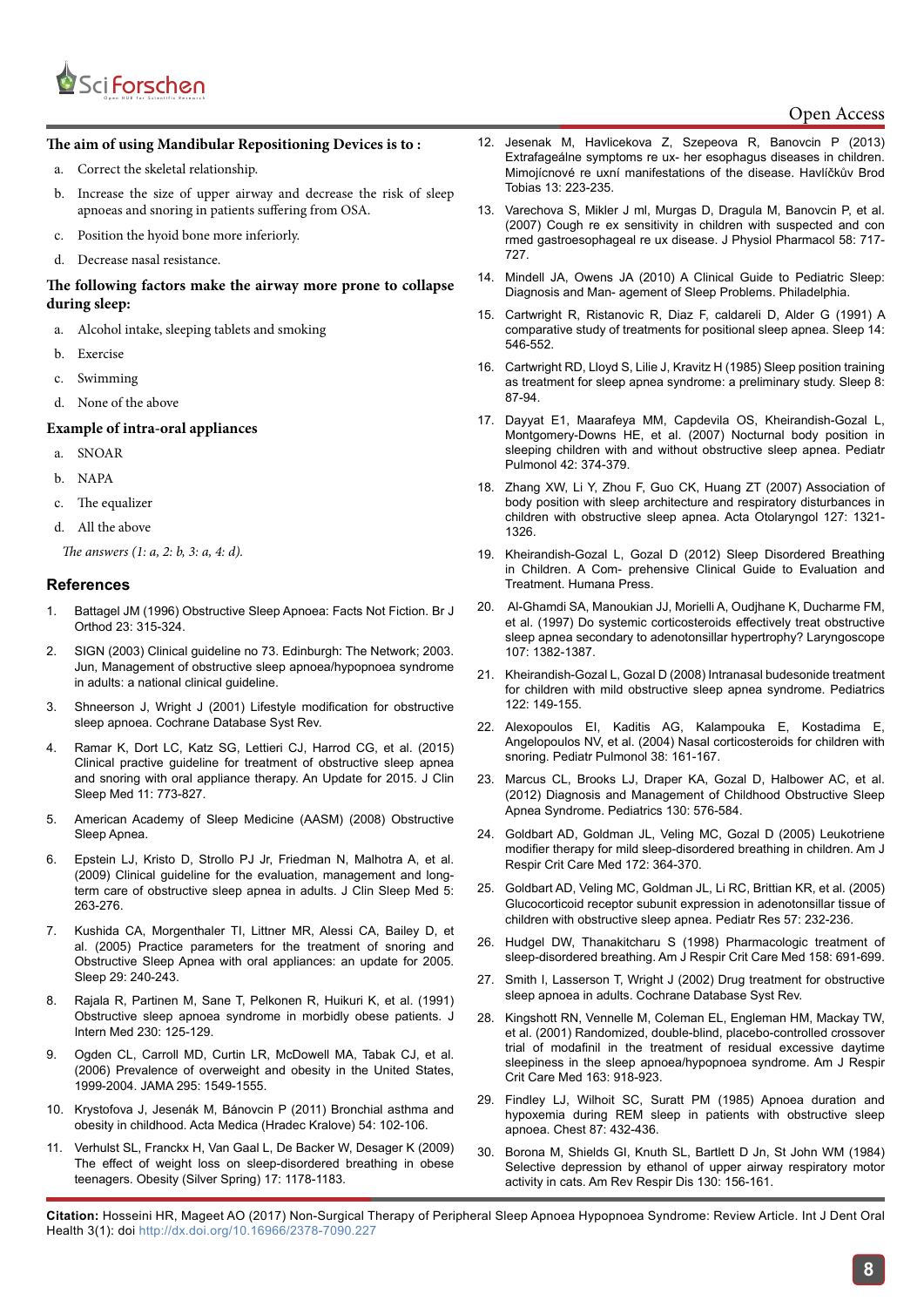

## Open Access

- 31. Mulloy E, Nicholas WT (1992) Theophylline in obstructive sleep apnoea: A double blind evaluation. Chest 101: 753-757.
- 32. Watt JG, Dumke Pr, Comroe JH Jr (1943) Effects of inhalation of 100 percent and 14 percent oxygen upon respiration of unanaesthetized dogs before and after chemoreceptor denervation. Am J Physiol 138: 610-617.
- 33. Miki H, Hida W, Chonan T, Kikuchi Y, Takishima T (1989) Effects of submental electrical stimulation during sleep on upper airway patency in patients with obstructive sleep apnoea. Am Rev Respir Dis 140: 1285-1289.
- 34. Somers VK, Dyken ME, Clary MP, Abboud FM (1995) Sympathetic neural mechanisms in obstructive sleep apnea. J Clin Invest 96: 1897-1904.
- 35. Somers VK, Dyken ME, Mark AL, Abboud FM (1993) Sympatheticnerve activity during sleep in normal subjects. N Engl J Med 328: 303-307.
- 36. Gami AS, Howard DE, Olson EJ, Somers VK (2005) Day-night pattern of sudden death in obstructive sleep apnea. N Engl J Med 352: 1206-1214.
- 37. Peppard PE, Ward NR, Morrell MJ (2009) The impact of obesity on oxygen desaturation during sleep-disordered breathing. Am J Respir Crit Care Med 180: 788-793.
- 38. Sullivan CE, Issa FG, Berthon-Jones M, Eves L (1981) Reversal of obstructive sleep apnoea by continuous positive airway pressure applied through the nares. Lancet 1: 862-865.
- 39. Engleman HM, Martin SE, Douglas NJ (1994) Compliance with CPAP therapy in patients with sleep apnoea/hypopnoea syndrome. Thorax 49: 263-266.
- 40. Battagel JM, Orton HS (1995) A comparative study of the effects of customized facemask therapy or headgear to the lower arch on the developing Class III face. Eur J Orthod 17: 467-482.
- 41. Waldhom RE, Herrick TW, Nguyen MC, O'Donnel AE, Sodero J, et al. (1990) Long term compliance of nasal continuous positive airway therapy for obstructive sleep apnoea. Chest 97: 33-38.
- 42. Westbrook PR (1990) Sleep disorders and upper airway obstruction in adults. Otolaryngol Clin North Am 23: 727-743.
- 43. Hoffstein V, Viner S, Mateika S, Conway J (1992) Treatment of OSA with nasal continuous positive airway pressure. Patient compliance, perception of benefits and side effects. Am Rev of Respir Dis 145: 841-845.
- 44. Grunstein RR (1995) Sleep related disorders: Nasal continuous positive airway pressure treatment of obstructive sleep apnoea. Thorax 50: 1106-1113.
- 45. Rolfe I, Olson l, Saunders N (1991) Long term acceptance of continuous positive airway pressure in obstructive sleep apnoea. Am Rev Respir Dis 144: 1130-1133.
- 46. Rauscher H, Popp W, Wanke T, Zwich H (1991) Acceptance of CPAP therapy for sleep apnoea. Chest 100: 1019-1023.
- 47. Sjoeholm TT, Rauhala ER, Vuoriluoto J, Helenius HY (1994) Mandibular advancement with dental appliances in obstructive sleep apnoea. J Oral Rehab 21: 595-603.
- 48. McArdle N, Devereux G, Heidarnejad H, Engleman HM, Mackay TW, et al. (1999) Long term use of CPAP therapy for sleep apnoea hypopnoea syndrome. Am J Respir Crit Care Med 159: 1108-1114.
- 49. Engleman HM, Asgari-Jirhandeh N, McLeod AL, Ramsay CF, Deary IJ, et al. (1996) Self-Reported Use of CPAP and Benefits of CPAP Therapy: A Patient Survey. Chest 109: 1470-1476.
- 50. Richards GN, Cistulli PA, Ungar RG, Berthon-Jones M, Sullivan CE (1996) Mouth leak with nasal continuous positive airway pressure increases nasal airway resistance. Am J Respir Crit Care Med 154: 182-186.
- 51. Massie CA, Hart RW, Peralez K, Richards GN (1999) Effects o humidification on nasal symptoms and compliancein sleep apnoea patients using continuous positive airway pressure. Chest 116: 403-408.
- 52. Liu Y, Zeng X, Fu M, Huang X, Lowe AA (2000) Effects of a mandibular repositioner on obstructive sleep apnea. Am J Orthod Dentofacial Orthop 118: 248-256.
- 53. Chan AS, Sutherland K, Schwab RJ, Zeng B, Petocz P, et al. (2010) The effect of mandibular advancement on upper airway structure in obstructive sleep apnoea. Thorax 65: 726-732.
- 54. Kyung SH, Park YC, Pae EK (2005) Obstructive sleep apnea patients with the oral appliance experience pharyngeal size and shape changes in three dimensions. Angle Orthod 75: 15-22.
- 55. Ng AT, Gotsopoulos H, Qian J, Cistulli PA (2003) Effect of oral appliance therapy on upper airway collapsibility in obstructive sleep apnea. Am J Respir Crit Care Med 168: 238-241.
- 56. Almeida FR, Tsuiki S, Hattori Y, Takei Y, Inoue Y, et al. (2011) Dosedependent effects of mandibular protrusion on genioglossus activity in sleep apnoea. Eur Respir J 37: 209-212.
- 57. Kurtulmus H, Cotert S, Bilgen C, On AY, Boyacioglu H (2009) The effect of a mandibular advancement splint on electromyographic activity of the submental and masseter muscles in patients with obstructive sleep apnea. Int J Prosthodont 22: 586-593.
- 58. Lim J, Lasserson TJ, Fleetham J, Wright J (2006) Oral appliances for obstructive sleep apnoea. Cochrane Database Syst Rev.
- 59. Chan AS, Cistulli PA (2009) Oral appliance treatment of obstructive sleep apnea: an update. Curr Opin Pulm Med 15: 591-596.
- 60. Johal A, Hector MP, Battagel JM, Kotecha BT (2007) Impact of sleep nasendoscopy on the outcome of mandibular advancement splint therapy in subjects with sleep-related breathing disorders. J Laryngol Otol 121: 668-675.
- 61. Vanderveken OM, Vroegop AV, Heyning PH, Braem MJ (2011) Drug-induced sleep endoscopy completed with a simulation bite approach for the prediction of the outcome of treatment of obstructive sleep apnea with mandibular repositioning appliances. Op Techn Otolaryngol Head Neck Surg 22: 175-182.
- 62. Vroegop AV, Vanderveken OM, Dieltjens M, Wouters K, Saldien V, et al. (2013) Sleep endoscopy with simulation bite for prediction of oral appliance treatment outcome. J Sleep Res 22: 348-355.
- 63. Lowe AA (1994) 'Dental appliances for the treatment of snoring and/or obstructive sleep apnoea'. In Kryger MH, Roth T, Dement WC (eds). Principles and Practice of Sleep medicine. Philadelphia: Saunders. 2 nd edition 722-735.
- 64. Lowe AA (1990) The tongue and airway. Otolaryngologic Clinics of North America. Koupmann-C (eds) 677-698.
- 65. Bonham PE, Currier GF, Orr WC, Othman J, Nanda RS (1988) The effect of a modified functional appliance on obstructive sleep apnoea. Am J Orthod and Dentofacial Orthop 94: 384-392.
- 66. Soll BA, George PT (1985) Treatment of obstructive sleep apnoea with a nocturnal airway patency appliance. New Engl J Med 313: 386-387.
- 67. Viscomi VA, Walker JM, Farney RJ, Toone K (1988) Efficacy of a dental appliance in patients with snoring and sleep apnea. Sleep Res 17: 266.
- 68. George PT (1987) A modified functional appliance for the treatment of obstructive sleep apnea. J Clin Orthod 21: 171-175.
- 69. George PT (1989) Still more on obstructive sleep apnea. Am J Orthod and Dentofacial Orthop 96: 29A-30A.
- 70. Schmidt-Nowara WW (1988) Body position does not affect apnea frequency. Sleep 11: 402.